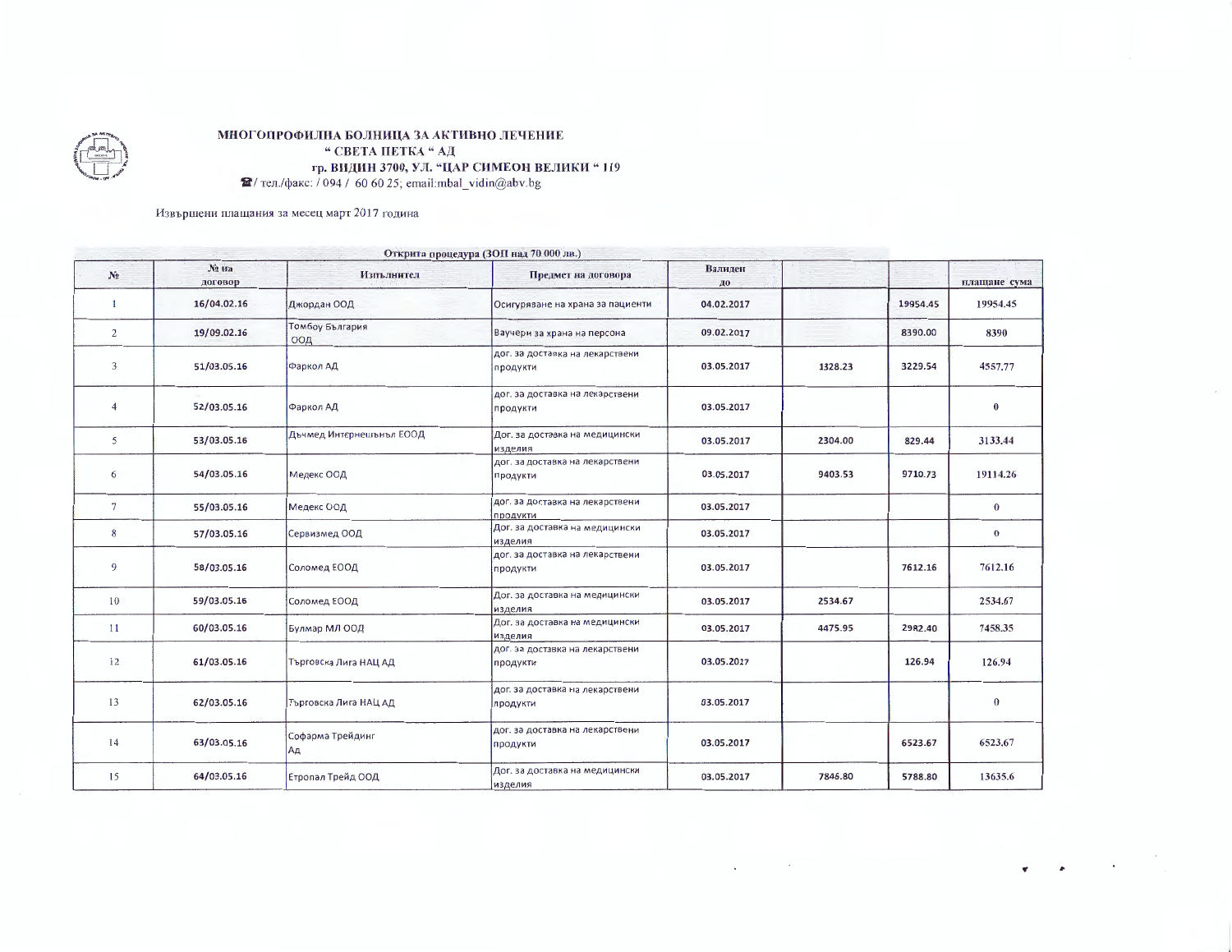| 16 | 65/03.05.16   | Софарма Трейдинг<br>Ад  | дог. за доставка на лекарствени<br>продукти                   | 03.05.2017        |          |          | $\bf{0}$ |
|----|---------------|-------------------------|---------------------------------------------------------------|-------------------|----------|----------|----------|
| 17 | 70/16.06.16   | Фьоникс Фарма ЕООД      | дог. за доставка на лекарствени<br>продукти                   | 16.06.2017        |          | 20400.00 | 20400    |
| 18 | 71/16.06.16   | Фьоникс Фарма ЕООД      | дог. за доставка на лекарствени<br>продукти                   | 16.06.2017        |          |          | $\bf{0}$ |
| 19 | 95/29.08.16   | Куантум Медикъл ООД     | дог. за доставка на медицински<br>изделия консумативи         | 29.08.2017        |          |          | $\bf{0}$ |
| 20 | 96/29.08.16   | Булмед 2000 ЕООД        | дог. за доставка на медицински<br>изделия консумативи         | 29.08.2017        |          |          | $\bf{0}$ |
| 21 | 97/29.08.16   | Новимед ЕООД            | дог. за доставка на спец. мед.<br>консумативи и изделия       | 29.08.2017        | 5520.00  | 10120.00 | 15640    |
| 22 | 98/29.08.16   | Вега Медикал ЕООД       | дог. за доставка на медицински<br>изделия консумативи         | 29.08.2017        |          | 15640.00 | 15640    |
| 23 | 99/29.08.16   | Б.Браун Медикал ЕООД    | дог. за доставка на медицински<br>изделия консумативи         | 29.08.2017        | 2377.44  | 1615.44  | 3992.88  |
| 24 | 100/29.08.16  | ЕКОС Медика ООД         | дог. за доставка на специф. мед.<br>консум. и изделия         | 29.08.2017        |          |          | $\bf{0}$ |
| 25 | 101/29.08.16  | Гамидор България АД     | Дог. за доставка на мед. изделия<br>консумативи               | 29.08.2017        | 565.68   |          | 565.68   |
| 26 | 102/29.08.16  | Инфомед ЕООД            | Дог. за доставка на мед. изделия<br>консумативи               | 29.08.2017        | 2736.00  | 2124.00  | 4860     |
| 27 | 103/29.08.16  | Софарма Трейдинг<br> Ад | Дог. за доставка на мед. изделия<br>консумативи               | 29.08.2017        |          |          | $\bf{0}$ |
| 28 | 104/29.08.16  | Медикъл Бридж ООД       | Дог. за доставка на мед. изделия<br>консумативи               | 29.08.2017        |          |          | $\bf{0}$ |
| 29 | 105/29.08.16  | Медимаг ЕООД            | Дог. за доставка на специф. мед.<br>консум. и изделия         | 29.08.2017        |          | 4600.00  | 4600     |
| 30 | 106/29.08.16  | Джи Ес Евро България Ад | Дог. за доставка на мед. изделия<br>консумативи               | 29.08.2017        | 9000.00  | 21246.00 | 30246    |
| 31 | 107/29.08.16  | РСР ЕООД                | Дог. за доставка на мед. изделия<br>консумативи               | 29.08.2017        | 183.24   |          | 183.24   |
| 32 | 108/29.08.16  | Бикомед ООД             | Дог. за доставка на мед. изделия<br>консумативи               | 29.08.2017        | 5711.76  | 7638.52  | 13350.28 |
| 33 | 108A/29.08.16 | Айф Фарма Ад            | Дог. за доставка на мед. изделия<br>консумативи               | 29.08.2017        | 12510.00 | 360.00   | 12870    |
| 34 | 1295/01.11.16 | 'Си Ен Джи Екогаз"АД    | Анекс 2 към дог. за компресиран<br>природен газ               | 01.11.16-30.11.17 |          |          | $\bf{0}$ |
| 35 | 109/07.09.16  | Ливеда Мед 2000         | Дог. за доставка на мед. изделия<br>консумативи               | 07.09.2017        | 739.20   | 704.33   | 1443.53  |
| 36 | 133/28.11.16  | Петрол Инвест ЕООД      | Договор за периодична доставка на<br>компресиран природен газ | 28.11.2017        |          | 25679.85 | 25679.85 |
| 37 | 82/07.06.16   | МЛ-България АД          | събиране, транспортиране и<br>унищожаване на опасни отпадъци  | 07.06.2017        | 3779.45  | 3442.40  | 7221.85  |

|                   |         |                    | 70:0001<br>Публична покана(ЗОП пол |         |              |
|-------------------|---------|--------------------|------------------------------------|---------|--------------|
| <b>CONTRACTOR</b> | Nº Ha   |                    |                                    | Валилен | Пени и пачин |
|                   | договор | <b>Азиълните</b> т | Предмет на договора                | до      | іна плашане  |